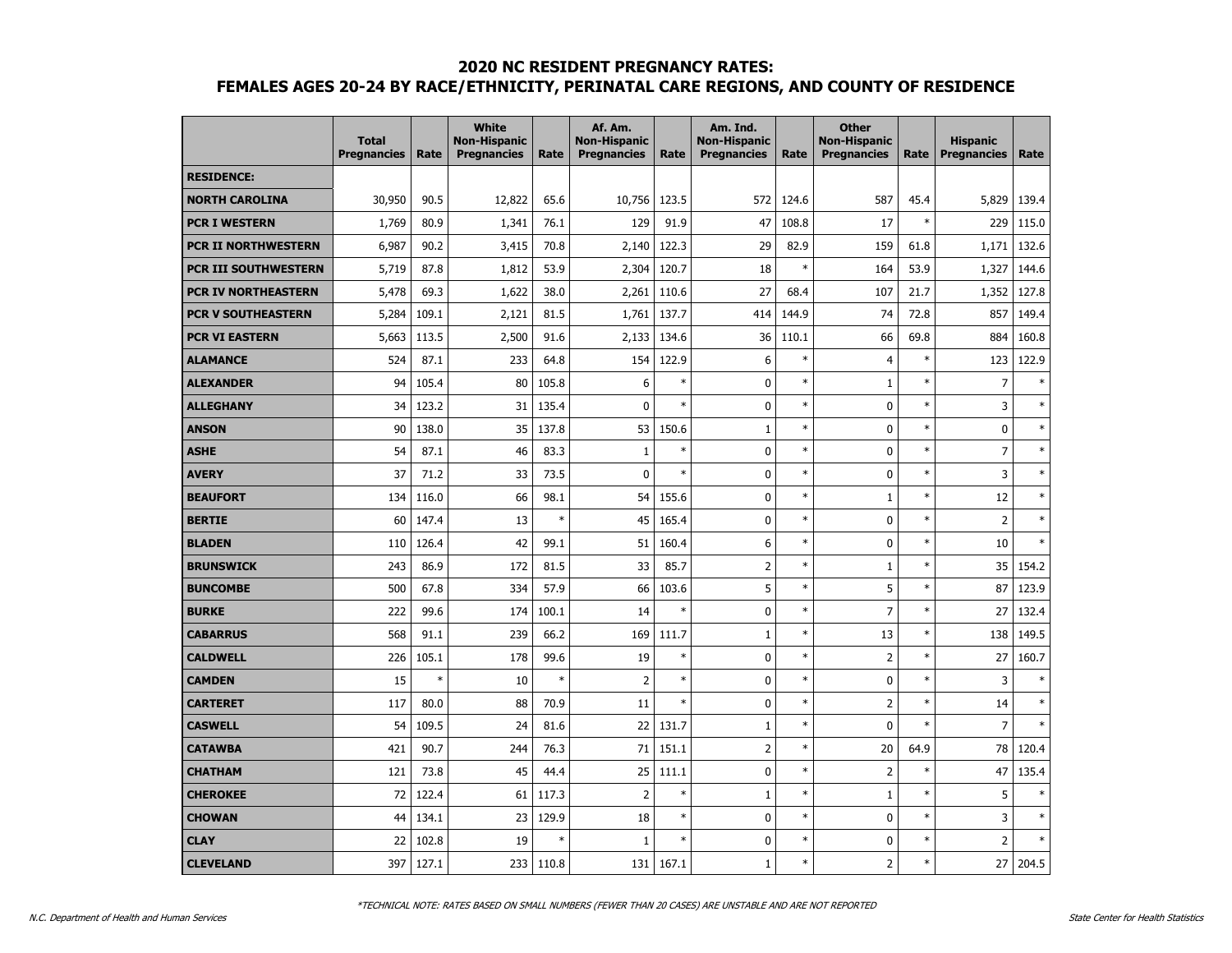|                   | <b>Total</b><br><b>Pregnancies</b> | Rate   | <b>White</b><br><b>Non-Hispanic</b><br><b>Pregnancies</b> | Rate   | Af. Am.<br><b>Non-Hispanic</b><br><b>Pregnancies</b> | Rate   | Am. Ind.<br><b>Non-Hispanic</b><br><b>Pregnancies</b> | Rate   | <b>Other</b><br><b>Non-Hispanic</b><br><b>Pregnancies</b> | Rate   | <b>Hispanic</b><br><b>Pregnancies</b> | Rate   |
|-------------------|------------------------------------|--------|-----------------------------------------------------------|--------|------------------------------------------------------|--------|-------------------------------------------------------|--------|-----------------------------------------------------------|--------|---------------------------------------|--------|
| <b>COLUMBUS</b>   | 207                                | 138.0  | 94                                                        | 114.1  | 78                                                   | 159.2  | 15                                                    | $\ast$ | $\mathbf{1}$                                              | $\ast$ | 19                                    | $\ast$ |
| <b>CRAVEN</b>     | 440                                | 132.6  | 264                                                       | 131.5  | 94                                                   | 121.4  | 3                                                     | $\ast$ | 6                                                         | $\ast$ | 69                                    | 170.0  |
| <b>CUMBERLAND</b> | 1,908                              | 144.7  | 711                                                       | 134.9  | 772                                                  | 148.8  | 37                                                    | 151.0  | 48                                                        | 106.7  | 309                                   | 151.9  |
| <b>CURRITUCK</b>  | 45                                 | 74.5   | 31                                                        | 61.1   | 5                                                    | $\ast$ | $\mathbf 0$                                           | $\ast$ | $\mathbf{1}$                                              | $\ast$ | 8                                     | *      |
| <b>DARE</b>       | 68                                 | 87.3   | 50                                                        | 80.3   | 2                                                    | $\ast$ | 0                                                     | $\ast$ | $\overline{2}$                                            | $\ast$ | 14                                    | $\ast$ |
| <b>DAVIDSON</b>   | 510                                | 108.8  | 337                                                       | 96.9   | 91                                                   | 165.2  | $\overline{4}$                                        | $\ast$ | 5                                                         | $\ast$ | 68                                    | 125.9  |
| <b>DAVIE</b>      | 98                                 | 90.0   | 76                                                        | 90.5   | 9                                                    | $\ast$ | 0                                                     | $\ast$ | $\mathbf 0$                                               | $\ast$ | 13                                    | $\ast$ |
| <b>DUPLIN</b>     | 219                                | 131.3  | 56                                                        | 82.5   | 67                                                   | 161.4  | 0                                                     | $\ast$ | $\mathbf{1}$                                              | $\ast$ | 95                                    | 170.3  |
| <b>DURHAM</b>     | 814                                | 71.2   | 79                                                        | 20.5   | 448                                                  | 94.7   | $\mathbf{1}$                                          | $\ast$ | 18                                                        | $\ast$ | 249                                   | 139.3  |
| <b>EDGECOMBE</b>  | 216                                | 150.8  | 41                                                        | 101.2  | 158                                                  | 173.8  | 3                                                     | $\ast$ | $\mathbf 0$                                               | $\ast$ | 14                                    | $\ast$ |
| <b>FORSYTH</b>    | 1,156                              | 87.4   | 351                                                       | 55.4   | 490                                                  | 114.9  | $\overline{4}$                                        | $\ast$ | 17                                                        | $\ast$ | 287                                   | 137.5  |
| <b>FRANKLIN</b>   | 166                                | 89.6   | 79                                                        | 73.7   | 63                                                   | 122.8  | 0                                                     | $\ast$ | $\overline{2}$                                            | $\ast$ | 20                                    | 81.0   |
| <b>GASTON</b>     | 682                                | 106.4  | 343                                                       | 81.2   | 218                                                  | 157.9  | $\overline{2}$                                        | $\ast$ | 6                                                         | $\ast$ | 104                                   | 162.8  |
| <b>GATES</b>      | 19                                 | $\ast$ | 10                                                        | $\ast$ | 8                                                    | $\ast$ | 0                                                     | $\ast$ | $\mathbf{1}$                                              | $\ast$ | $\mathbf 0$                           | $\ast$ |
| <b>GRAHAM</b>     | 22                                 | 112.8  | 16                                                        | $\ast$ | 1                                                    | $\ast$ | 5                                                     | $\ast$ | $\mathbf 0$                                               | $\ast$ | $\pmb{0}$                             | $\ast$ |
| <b>GRANVILLE</b>  | 140                                | 97.6   | 54                                                        | 72.2   | 64                                                   | 128.8  | $\mathbf 0$                                           | $\ast$ | $\mathbf 0$                                               | $\ast$ | 21                                    | 123.5  |
| <b>GREENE</b>     | 81                                 | 144.9  | 22                                                        | 106.3  | 41                                                   | 200.0  | 0                                                     | $\ast$ | 1                                                         | $\ast$ | 16                                    | $\ast$ |
| <b>GUILFORD</b>   | 1,781                              | 89.2   | 378                                                       | 45.7   | 1,035                                                | 118.9  | 15                                                    | $\ast$ | 76                                                        | 74.1   | 238                                   | 128.2  |
| <b>HALIFAX</b>    | 201                                | 162.4  | 36                                                        | 84.3   | 145                                                  | 201.9  | 9                                                     | $\ast$ | $\mathbf{1}$                                              | $\ast$ | 8                                     | $\ast$ |
| <b>HARNETT</b>    | 481                                | 116.6  | 244                                                       | 107.1  | 134                                                  | 131.1  | 3                                                     | $\ast$ | 5                                                         | $\ast$ | 92                                    | 131.4  |
| <b>HAYWOOD</b>    | 125                                | 88.7   | 117                                                       | 94.3   | 5                                                    | $\ast$ | $\mathbf 0$                                           | $\ast$ | $\mathbf 0$                                               | $\ast$ | 3                                     | $\ast$ |
| <b>HENDERSON</b>  | 239                                | 91.3   | 177                                                       | 89.6   | 7                                                    | $\ast$ | 0                                                     | $\ast$ | 5                                                         | $\ast$ | 50                                    | 115.5  |
| <b>HERTFORD</b>   | 61                                 | 89.4   | 12                                                        | $\ast$ | 44                                                   | 92.2   | $\mathbf{1}$                                          | $\ast$ | $\mathbf{1}$                                              | $\ast$ | 3                                     | $\ast$ |
| <b>HOKE</b>       | 214                                | 133.4  | 80                                                        | 144.9  | 76                                                   | 126.5  | 17                                                    | $\ast$ | $\mathbf{1}$                                              | $\ast$ | 39                                    | 174.9  |
| <b>HYDE</b>       | 9                                  | $\ast$ | $\overline{4}$                                            | $\ast$ | 3                                                    | $\ast$ | 0                                                     | $\ast$ | $\mathbf 0$                                               | $\ast$ | $\overline{2}$                        | $\ast$ |
| <b>IREDELL</b>    | 464                                | 90.6   | 252                                                       | 68.1   | 132                                                  | 184.6  | $\overline{2}$                                        | $\ast$ | $\overline{7}$                                            | $\ast$ | 66                                    | 121.3  |
| <b>JACKSON</b>    | 92                                 | 35.1   | 64                                                        | 29.1   | 4                                                    | $\ast$ | 14                                                    | $\ast$ | $\overline{2}$                                            | $\ast$ | 8                                     | $\ast$ |
| <b>JOHNSTON</b>   | 598                                | 102.5  | 277                                                       | 80.8   | 148                                                  | 130.6  | 3                                                     | $\ast$ | $\overline{4}$                                            | $\ast$ | 158                                   | 133.0  |
| <b>JONES</b>      | 28                                 | 136.6  | 14                                                        | $\ast$ | 13                                                   | $\ast$ | 0                                                     | $\ast$ | 0                                                         | $\ast$ | $1\,$                                 | $\ast$ |
| <b>LEE</b>        | 208                                | 119.3  | 67                                                        | 78.7   | 62                                                   | 164.5  | $\mathbf{1}$                                          | $\ast$ | $\mathbf{1}$                                              | $\ast$ | 76                                    | 156.7  |
| <b>LENOIR</b>     | 244                                | 158.5  | 68                                                        | 103.0  | 154                                                  | 220.9  | 0                                                     | $\ast$ | $\mathbf 0$                                               | $\ast$ | 22                                    | 142.9  |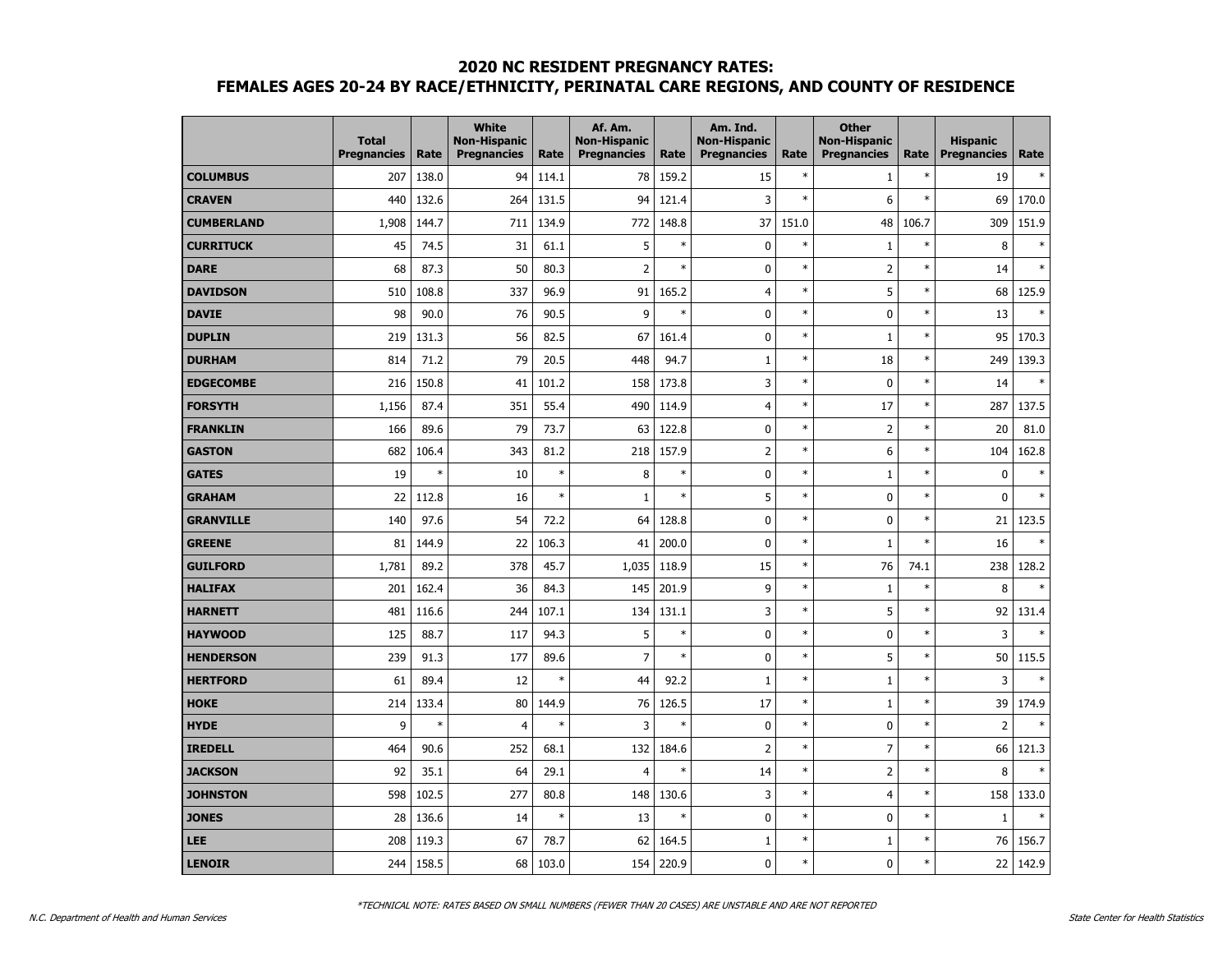|                    | <b>Total</b><br><b>Pregnancies</b> | Rate  | <b>White</b><br><b>Non-Hispanic</b><br><b>Pregnancies</b> | Rate   | Af. Am.<br><b>Non-Hispanic</b><br><b>Pregnancies</b> | Rate   | Am. Ind.<br><b>Non-Hispanic</b><br><b>Pregnancies</b> | Rate   | <b>Other</b><br><b>Non-Hispanic</b><br><b>Pregnancies</b> | Rate   | <b>Hispanic</b><br><b>Pregnancies</b> | Rate   |
|--------------------|------------------------------------|-------|-----------------------------------------------------------|--------|------------------------------------------------------|--------|-------------------------------------------------------|--------|-----------------------------------------------------------|--------|---------------------------------------|--------|
| <b>LINCOLN</b>     | 196                                | 90.7  | 149                                                       | 86.9   | 18                                                   | $\ast$ | $\overline{2}$                                        | $\ast$ | 5                                                         | $\ast$ | 22                                    | 84.9   |
| <b>MCDOWELL</b>    | 118                                | 98.9  | 98                                                        | 99.9   | 0                                                    | $\ast$ | 0                                                     | $\ast$ | $\mathbf 1$                                               | $\ast$ | 19                                    | $\ast$ |
| <b>MACON</b>       | 85                                 | 107.3 | 66                                                        | 100.3  | 3                                                    | $\ast$ | $\mathbf 0$                                           | $\ast$ | $\mathbf 0$                                               | $\ast$ | 16                                    | $\ast$ |
| <b>MADISON</b>     | 59                                 | 92.0  | 55                                                        | 97.2   | $\mathbf{1}$                                         | $\ast$ | $\mathbf 0$                                           | $\ast$ | $\mathbf 0$                                               | $\ast$ | 3                                     | $\ast$ |
| <b>MARTIN</b>      | 70                                 | 122.6 | 32                                                        | 111.1  | 33                                                   | 127.4  | 0                                                     | $\ast$ | 0                                                         | $\ast$ | 5                                     | $\ast$ |
| <b>MECKLENBURG</b> | 3,195                              | 85.0  | 487                                                       | 31.6   | 1,597                                                | 116.7  | 8                                                     | $\ast$ | 125                                                       | 53.4   | 908                                   | 150.7  |
| <b>MITCHELL</b>    | 36                                 | 111.5 | 35                                                        | 119.5  | 0                                                    | $\ast$ | $\mathbf 0$                                           | $\ast$ | 0                                                         | $\ast$ | $\mathbf{1}$                          | $\ast$ |
| <b>MONTGOMERY</b>  | 101                                | 123.2 | 48                                                        | 118.2  | 27                                                   | 150.0  | $\mathbf 0$                                           | $\ast$ | $\mathbf{1}$                                              | $\ast$ | 25                                    | 113.6  |
| <b>MOORE</b>       | 202                                | 92.0  | 98                                                        | 65.4   | 60                                                   | 165.7  | $\overline{4}$                                        | $\ast$ | $\overline{4}$                                            | $\ast$ | 33                                    | 125.0  |
| <b>NASH</b>        | 317                                | 108.6 | 87                                                        | 74.5   | 182                                                  | 128.3  | $\overline{4}$                                        | $\ast$ | 1                                                         | $\ast$ | 35                                    | 130.6  |
| <b>NEW HANOVER</b> | 510                                | 45.7  | 266                                                       | 30.3   | 126                                                  | 88.6   | $\overline{2}$                                        | $\ast$ | $\overline{7}$                                            | $\ast$ | 102                                   | 152.2  |
| <b>NORTHAMPTON</b> | 60                                 | 143.9 | 17                                                        | $\ast$ | 42                                                   | 156.1  | $\mathbf 0$                                           | $\ast$ | 0                                                         | $\ast$ | $1\,$                                 | $\ast$ |
| <b>ONSLOW</b>      | 1,613                              | 176.9 | 1,042                                                     | 179.1  | 198                                                  | 147.9  | 11                                                    | $\ast$ | 31                                                        | 137.2  | 319                                   | 193.8  |
| <b>ORANGE</b>      | 200                                | 19.8  | 80                                                        | 11.3   | 61                                                   | 45.8   | 0                                                     | $\ast$ | $\overline{7}$                                            | $\ast$ | 45                                    | 68.4   |
| <b>PAMLICO</b>     | 21                                 | 92.1  | 11                                                        | $\ast$ | 7                                                    | $\ast$ | 0                                                     | $\ast$ | $\mathbf 0$                                               | $\ast$ | 3                                     | $\ast$ |
| <b>PASQUOTANK</b>  | 127                                | 96.9  | 59                                                        | 104.4  | 54                                                   | 83.7   | 0                                                     | $\ast$ | $\overline{2}$                                            | $\ast$ | 12                                    | $\ast$ |
| <b>PENDER</b>      | 109                                | 72.0  | 70                                                        | 63.8   | 23                                                   | 96.2   | $\mathbf 0$                                           | $\ast$ | 1                                                         | $\ast$ | 15                                    | $\ast$ |
| <b>PERQUIMANS</b>  | 24                                 | 80.3  | 12                                                        | $\ast$ | 10                                                   | $\ast$ | 0                                                     | $\ast$ | $1\,$                                                     | $\ast$ | $\mathbf{1}$                          | $\ast$ |
| <b>PERSON</b>      | 137                                | 127.7 | 73                                                        | 113.0  | 50                                                   | 150.6  | $\mathbf 0$                                           | $\ast$ | 3                                                         | $\ast$ | 9                                     | $\ast$ |
| <b>PITT</b>        | 619                                | 50.5  | 169                                                       | 22.6   | 362                                                  | 95.2   | 0                                                     | $\ast$ | 3                                                         | $\ast$ | 79                                    | 129.3  |
| <b>POLK</b>        | 33                                 | 76.0  | 26                                                        | 73.2   | $\mathbf{1}$                                         | $\ast$ | 0                                                     | $\ast$ | 1                                                         | $\ast$ | $\overline{4}$                        | $\ast$ |
| <b>RANDOLPH</b>    | 442                                | 107.6 | 297                                                       | 101.5  | 43                                                   | 134.0  | $\mathbf{1}$                                          | $\ast$ | 8                                                         | $\ast$ | 90                                    | 119.8  |
| <b>RICHMOND</b>    | 200                                | 156.6 | 79                                                        | 124.6  | 95                                                   | 200.0  | $\overline{7}$                                        | $\ast$ | 3                                                         | $\ast$ | 13                                    | $\ast$ |
| <b>ROBESON</b>     | 613                                | 139.2 | 87                                                        | 100.5  | 159                                                  | 136.2  | 273                                                   | 142.8  | $\overline{2}$                                            | $\ast$ | 86                                    | 208.2  |
| <b>ROCKINGHAM</b>  | 274                                | 114.4 | 170                                                       | 106.9  | 69                                                   | 130.2  | 0                                                     | $\ast$ | 0                                                         | $\ast$ | 34                                    | 142.9  |
| <b>ROWAN</b>       | 470                                | 108.2 | 225                                                       | 83.1   | 136                                                  | 129.6  | 0                                                     | $\ast$ | 11                                                        | $\ast$ | 94                                    | 185.4  |
| <b>RUTHERFORD</b>  | 206                                | 118.9 | 151                                                       | 108.7  | 34                                                   | 160.4  | 0                                                     | $\ast$ | $\mathbf{1}$                                              | $\ast$ | 20                                    | 172.4  |
| <b>SAMPSON</b>     | 246                                | 133.3 | 100                                                       | 122.0  | 63                                                   | 127.8  | 5                                                     | $\ast$ | $\mathbf 0$                                               | $\ast$ | 77                                    | 155.6  |
| <b>SCOTLAND</b>    | 140                                | 124.2 | 30                                                        | 63.6   | 64                                                   | 143.5  | 43                                                    | 263.8  | 0                                                         | $\ast$ | $\overline{2}$                        | $\ast$ |
| <b>STANLY</b>      | 175                                | 103.7 | 117                                                       | 88.7   | 34                                                   | 161.9  | $\overline{2}$                                        | $\ast$ | 8                                                         | $\ast$ | 14                                    | $\ast$ |
| <b>STOKES</b>      | 116                                | 99.5  | 105                                                       | 101.0  | 6                                                    | *      | $\mathbf 0$                                           | $\ast$ | 0                                                         | $\ast$ | 5                                     | $\ast$ |